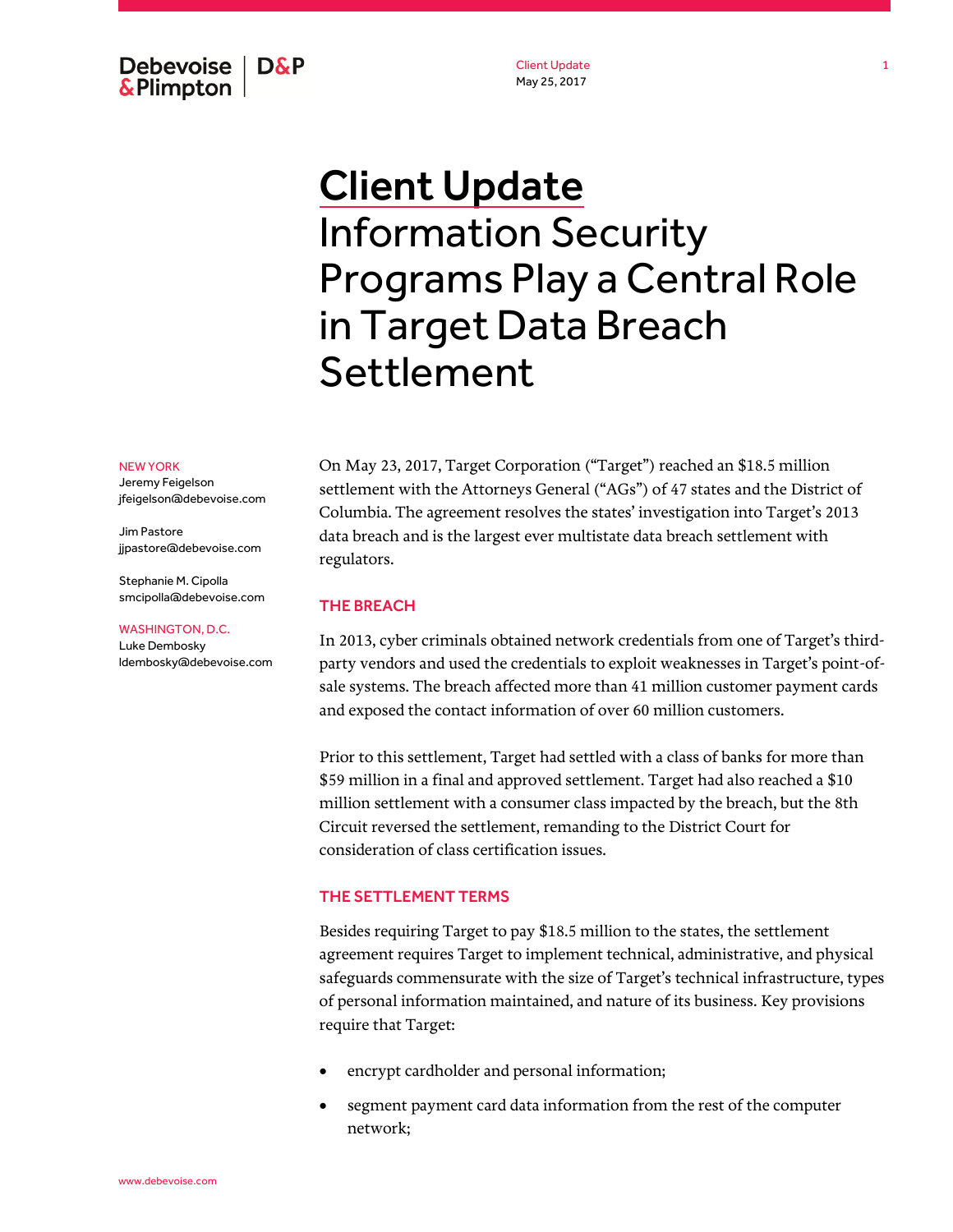

- implement greater controls over who can access its network, including requiring two-factor authentication for some accounts and mandating password rotation;
- develop a risk-based penetration testing program;
- employ a Chief Information Security Officer (CISO), who is responsible for reporting to and advising the corporation's CEO and Board of Directors on the corporation's security risks; and
- obtain an independent, third-party assessment of Target's information security program within one year of the settlement agreement.

Although the AG settlement mirrors the consumer settlement in many ways (e.g., in requiring the hiring of a CISO, implementation of a written information security program, monitoring of information security events, and provision of security training to employees), the AG settlement is notable for the granularity of its technical requirements including:

- encryption;
- multi-factor authentication;
- whitelisting;
- network access controls;
- active log monitoring;
- segmentation of production and development environments; and
- enhanced access control measures for service, vendor, and administrator accounts.

## LEARNING FROM TARGET'S SETTLEMENT

Companies should take note of the level of technical specificity in the settlement, as it may help define what AGs consider the appropriate baseline security protocols that companies should employ. In fact, in announcing the settlement, Illinois Attorney General Lisa Madigan stated that it "establishes industry standards for companies that process payment cards and maintain secure information about their customers."

The settlement stresses the need for an information security plan that fits the actual risks of the entity and its customers. This risk-based approach will be familiar from the NIST Cybersecurity Framework (among other standards),